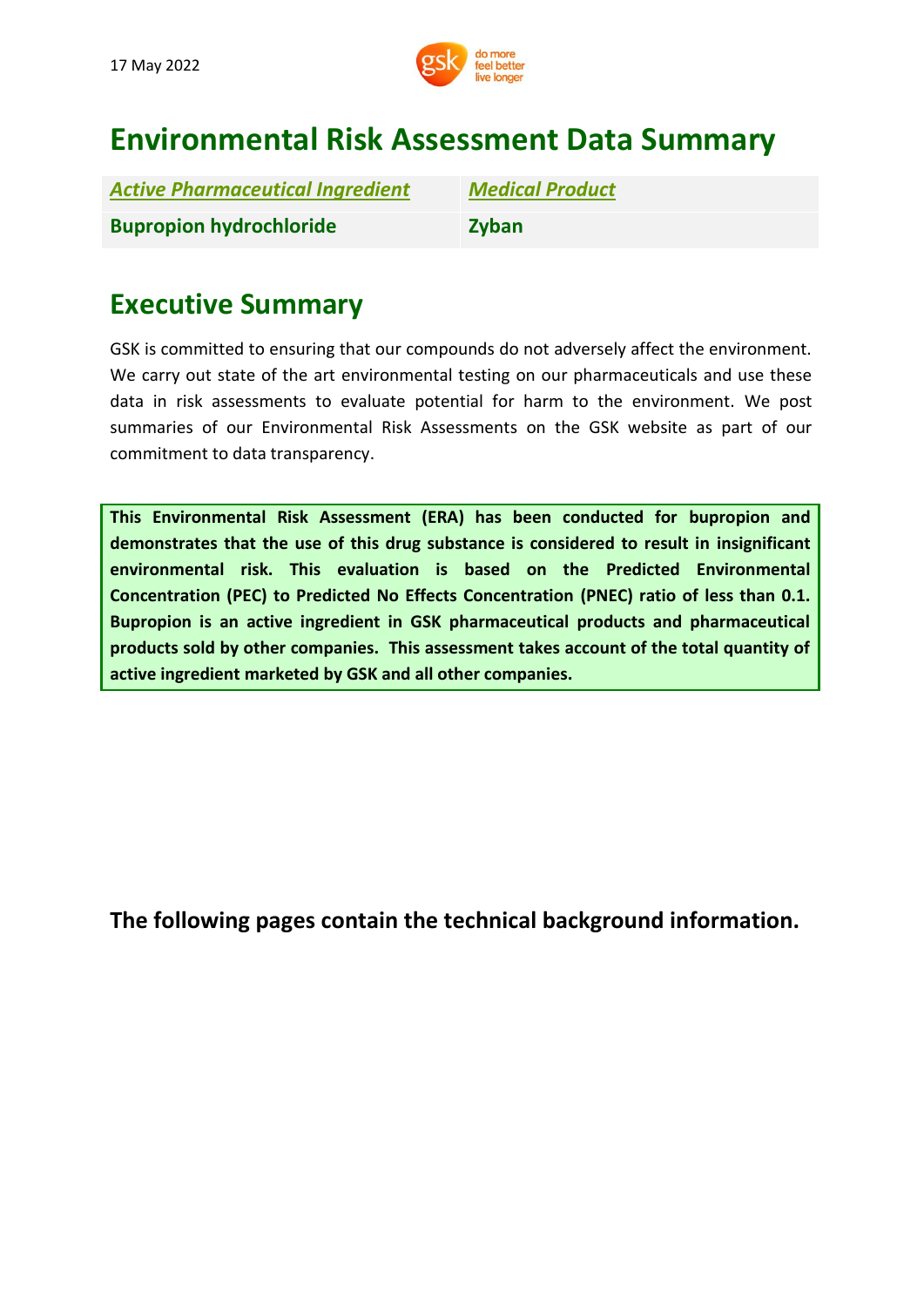

# **Technical Background Information**

## **Environmental Fate**

Bupropion is not readily biodegradable but is inherently biodegradable and has been shown to be chemically unstable in water. It is expected not to persist in the environment. This substance is water soluble and a low partition coefficient suggests it is unlikely to bioconcentrate in exposed aquatic organisms. Significant removal from the aquatic environment by biodegradation in wastewater treatment plants is expected. It is not likely to adsorb to sludge or biomass and is not expected to reach the terrestrial compartment to a significant extent.

## **PEC/PNEC Risk Quotient Calculation**

The PEC/PNEC risk quotient calculation is the standard quantitative method of risk assessment and is approved by major national and international regulatory agencies [2, 3, 4].

## **Predicted Environmental Concentration (PEC)**

The PEC has been calculated based on the following data:

PEC ( $\mu$ g/L) = <sup>-</sup> 365 xP x V xDx 100  $Ax 1E + 09x(100 - R)$ 

where:

A (kg/year) = total use of Bupropion based on patient consumption in the European Union and UK in 2020 (IQVIA Data).

R (%) = removal rate due to loss by adsorption to sludge particles, by volatilization, hydrolysis or biodegradation. For Bupropion it has been assumed that  $R = 0\%$  as a worstcase scenario [3].

P = Population of European Union + UK. Per capita use of drug substance  $A/P = 5.88E-05$ kg/inhabitant(IQVIA Data).

V (L/day) = volume of wastewater per capita and day = 200, EMA default [2].

D = factor for dilution of wastewater by surface water flow = 10, EMA default [2].

*NB: PEC, conservatively, is based on no metabolism and no removal of drug substance to sludge solids. It is assumed that 100% of drug substance enters the aquatic environment.*

**PEC = 0.081 μg/L**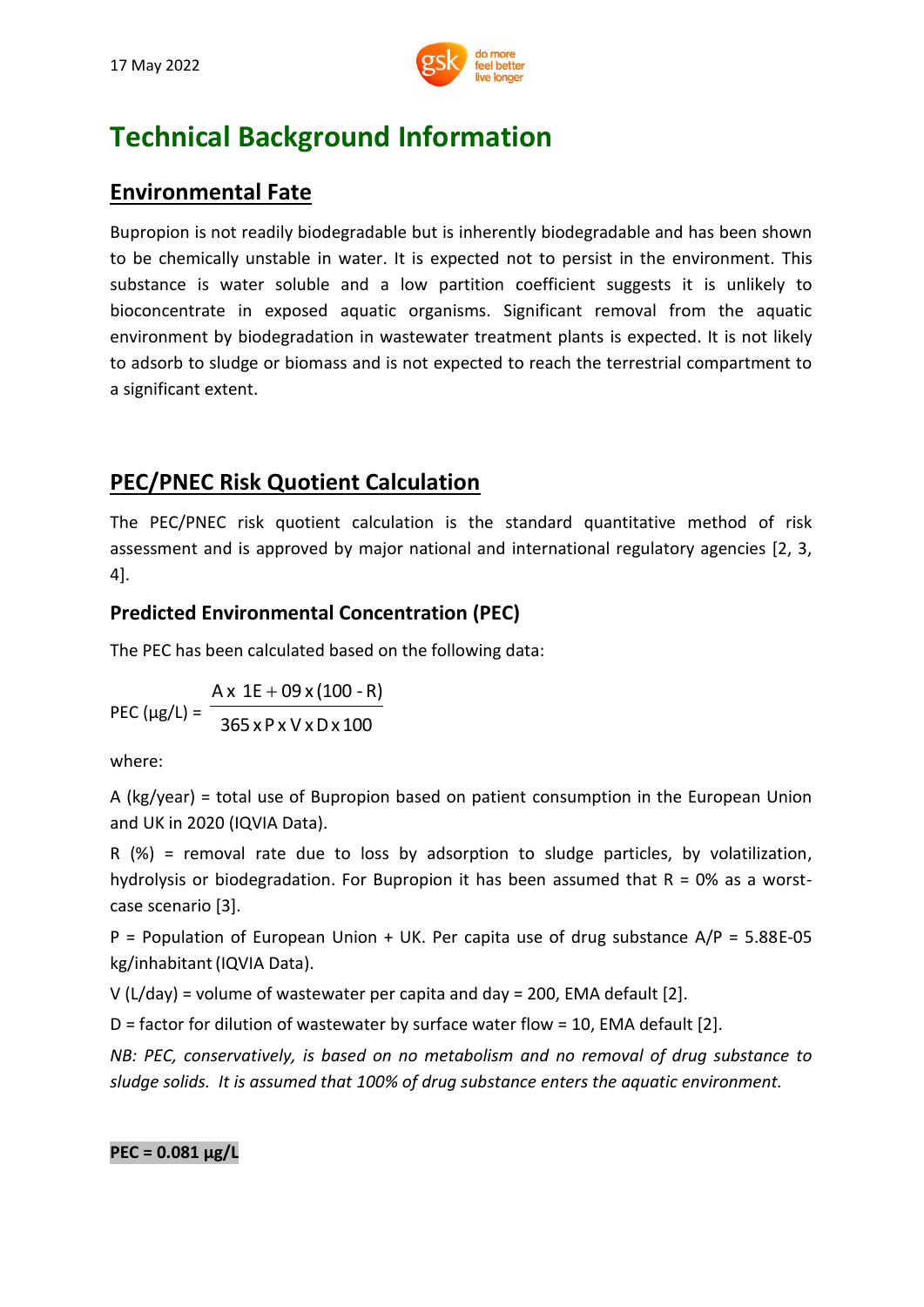

### **Predicted No Effects Concentration (PNEC)**

PNEC ( $\mu$ g/L) = lowest NOEC/10, where 10 is the assessment factor applied for three longterm NOECs. NOEC for fathead minnow  $(= 100 \mu g/L)$  has been used for this calculation since it is the most sensitive of the three tested species.

**PNEC = 100/10 = 10 μg/L**

#### **PEC/PNEC Risk Characterisation**

PEC/PNEC = 0.081/10

**PEC/PNEC = 0.0081**

The PEC/PNEC is  $\leq$  0.1 which means the use of bupropion is considered to result in insignificant environmental risk, in accordance with the fass environmental classification scheme [4].

**All relevant environmental fate and ecotoxicity data are published in Section 12 of the Material Safety Data Sheet (MSDS) for the medical product. The MSDS is publicly available at [http://www.msds-gsk.com/ExtMSDSlist.asp.](http://www.msds-gsk.com/ExtMSDSlist.asp)**

### **Metabolism and Excretion**

Following oral administration of 200mg of 14C-bupropion in humans, 87% and 10% of the radioactive dose were recovered in the urine and faeces, respectively. The fraction of the dose of bupropion excreted unchanged was only 0.5%, a finding consistent with the extensive metabolism of bupropion. Less than 10% of this 14C dose was accounted for in the urine as active metabolites [1].

#### **References**

- 1. Summary of Product Characteristics Zyban® 150 mg prolonged release film-coated tablets (Bupropion hydrochloride). GlaxoSmithKline, April 2022. <http://www.medicines.org.uk/EMC/>
- 2. Committee for Medicinal Products for Human Use (CHMP); Guideline on the Environmental Risk Assessment of Medicinal Products for Human Use. 1 June 2006, Ref EMEA/CPMP/SWP/4447/00.